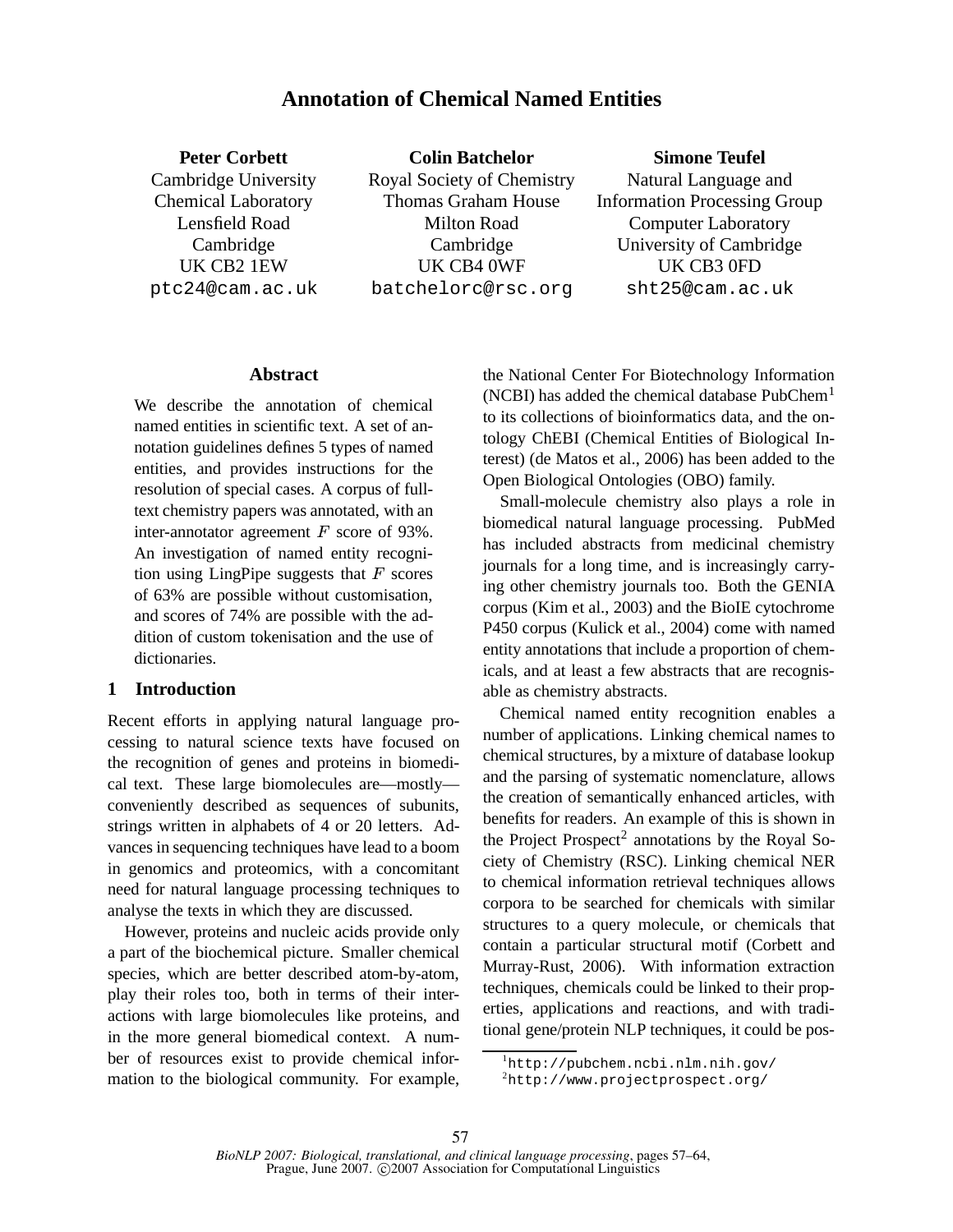sible to discover new links between chemical data and bioinformatics data.

A few chemical named entity recognition (Corbett and Murray-Rust, 2006; Townsend et al., 2005; Vasserman, 2004; Kemp and Lynch, 1998; Sun et al., 2007) or classification (Wilbur et al., 1999) systems have been published. A plugin for the GATE system<sup>3</sup> will also recognise a limited range of chemical entities. Other named entity recognition or classification systems (Narayanaswamy et al., 2003; Torii et al., 2004; Torii and Vijay-Shanker, 2002; Spasic and Ananiadou, 2004) sometimes include chemicals as well as genes, proteins and other biological entities. However, due to differences in corpora and the scope of the task, it is difficult to compare them. There has been no chemical equivalent of the JNLPBA (Kim et al., 2004) or BioCreAtIvE (Yeh et al., 2005) evaluations. Therefore, a corpus and a task definition are required.

To find an upper bound on the levels of performance that are available for the task, it is necessary to study the inter-annotator agreement for the manual annotation of the texts. In particular, it is useful to see to what extent the guidelines can be applied by those not involved in their development. Producing guidelines that enable a highly consistent annotation may raise the quality of the results of any machinelearning techniques that use training data applied to the guidelines, and producing guidelines that cover a broad range of subdomains is also important (Dingare et al., 2005).

### **2 Annotation Guidelines**

We have prepared a set of guidelines for the annotation of the names of chemical compounds and related entities in scientific papers. These guidelines grew out of work on PubMed abstracts, and have since been developed with reference to organic chemistry journals, and later a range of journals encompassing the whole of chemistry.

Our annotation guidelines focus on the chemicals themselves; we believe that these represent the major source of rare words in chemistry papers, and are of the greatest interest to end-users. Furthermore, many chemical names are formed systematically or semi-systematically, and can be interpreted without resorting to dictionaries and databases. As well as chemical names themselves, we also consider other words or phrases that are formed from chemical names.

The various types are summarised in Table 1.

| Type       | Description        | Example           |
|------------|--------------------|-------------------|
| CM         | chemical compound  | citric acid       |
| <b>RN</b>  | chemical reaction  | 1,3-dimethylation |
| СJ         | chemical adjective | pyrazolic         |
| <b>ASE</b> | enzyme             | methylase         |
| <b>CPR</b> | chemical prefix    | $1.3-$            |

Table 1: Named entity types

The logic behind the classes is best explained with an example drawn from the corpus described in the next section:

In addition, we have found in previous studies that the  $\text{Zn}^{2+}$ –Tris system is also capable of efficiently hydrolyzing other  $\beta$ lactams, such as clavulanic acid, which is a typical mechanism-based inhibitor of active-site serine  $\beta$ -lactamases (clavulanic acid is also a fairly good substrate of the  $\text{zinc-}\beta$ -lactamase from *B. fragilis*).

Here, 'clavulanic acid' is a specific chemical compound (a CM), referred to by a trivial (unsystematic) name, and ' $\beta$ -lactams' is a class of chemical compounds (also a CM), defined by a particular structural motif. ' $Zn^{2+}$ -Tris' is another CM (a complex rather than a molecule), and despite being named in an *ad hoc* manner, the name is compositional and it is reasonably clear to a trained chemist what it is. 'Serine' (another CM) can be used to refer to an amino acid as a whole compound, but in this case refers to it as a part of a larger biomolecule. The word 'hydrolyzing' (an RN) denotes a reaction involving the chemical 'water'. ' $\beta$ lactamases' (an ASE) denotes a class of enzymes that process  $\beta$ -lactams, and 'zinc- $\beta$ -lactamase' (another ASE) denotes a  $\beta$ -lactamase that uses zinc. By our guidelines, the terms 'mechanism-based inhibitor' or 'substrate' are not annotated, as they denote a chemical role, rather than giving information about the structure or composition of the chemicals.

 $3$ http://www.gate.ac.uk/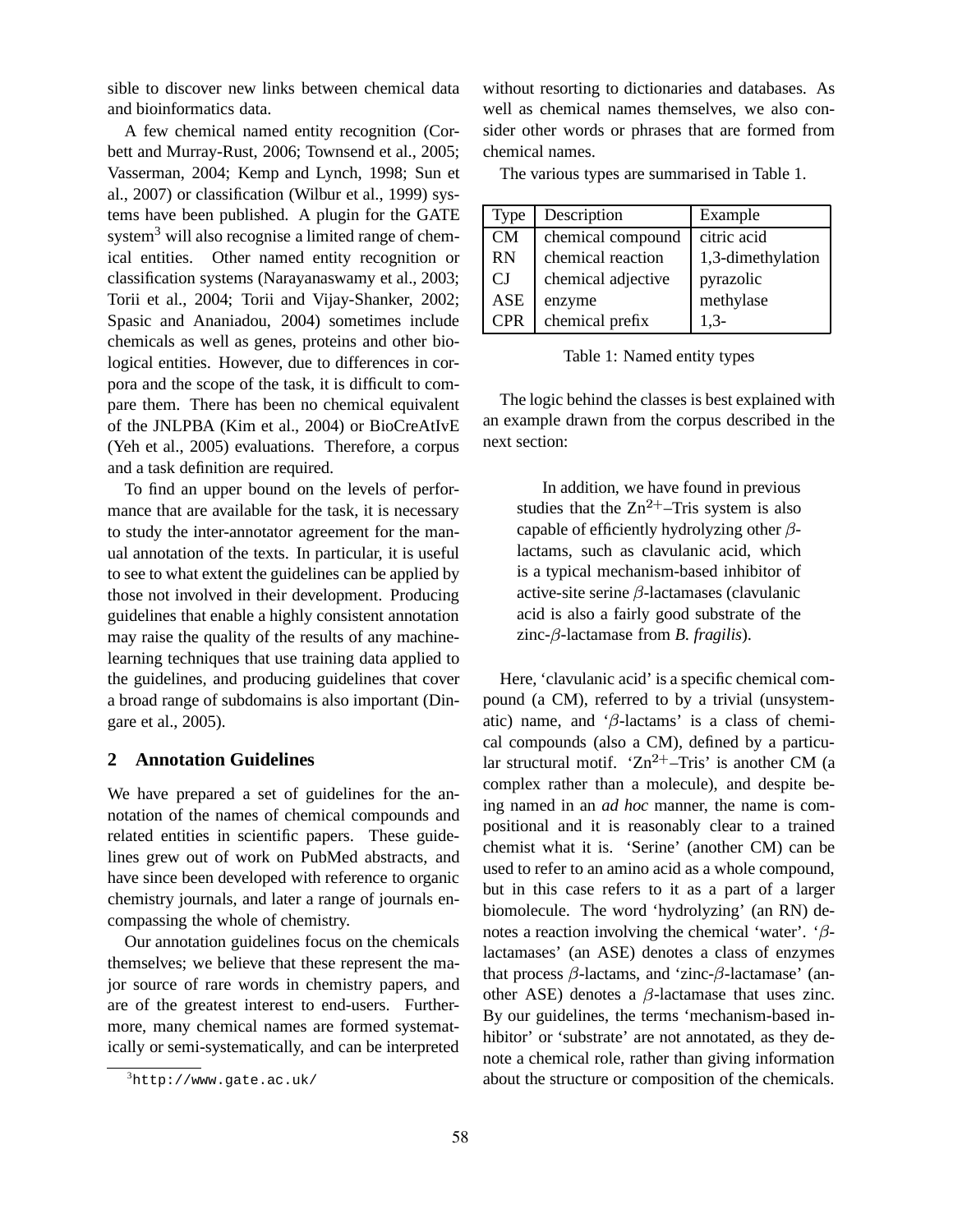The full guidelines occupy 31 pages (including a quick reference section), and contain 93 rules. Almost all of these have examples, and many have several examples.

A few distinctions need to be explained here. The classes RN, CJ and ASE do not include all reactions, adjectives or enzymes, but only those that entail specific chemicals or classes of chemicals—usually by being formed by the modification of a chemical name—for example, ' $\beta$ -lactamases' in the example above is formed from the name of a class of chemicals. Words derived from Greek and Latin words for 'water', such as 'aqueous' and 'hydrolysis', are included when making these annotations.

The class CPR consists of prefixes, more often found in systematic chemical names, giving details of the geometry of molecules, that are attached to normal English words. For example, the chemical 1,2-diiodopentane is a 1,2-disubstituted pentane, and the '1,2-' forms the CPR in '1,2-disubstituted'. Although these contructions sometimes occur as infixes within chemical names, we have only seen these used as prefixes outside of them. We believe that identifying these prefixes will be useful in the adaptation of lexicalised parsers to chemical text.

The annotation task includes a small amount of word sense disambiguation. Although most chemical names do not have non-chemical homonyms, a few do. Chemical elements, and element symbols, give particular problems. Examples of this include 'lead', 'In' (indium), 'As' (arsenic), 'Be' (beryllium), 'No' (nobelium) and 'K' (potassium—this is confusable with Kelvin). These are only annotated when they occur in their chemical sense.

#### **2.1 Related Work**

We know of two publicly available corpora that also include chemicals in their named-entity markup. In both of these, there are significant differences to many aspects of the annotation. In general, our guidelines tend to give more importance to concepts regarding chemical structure, and less importance to biological role, than the other corpora do.

The GENIA corpus (Kim et al., 2003) includes several different classes for chemicals. Our class CM roughly corresponds to the union of GENIA's atom, inorganic, other organic compound, nucleotide

and amino acid monomer classes, and also parts of lipid and carbohydrate (we exclude macromolecules such as lipoproteins and lipopolysaccharides). Occasionally terms that match our class RN are included as other name. Our CM class also includes chemical names that occur within enzyme or other protein names (e.g. 'inosine- $5'$ -monophosphate' in 'inosine- $5'$ monophosphate dehydrogenase') whereas the GENIA corpus (which allows nesting) typically does not. The GENIA corpus also sometimes includes qualifiers in terms, giving 'intracellular calcium' where we would only annotate 'calcium', and also includes some role/application terms such as 'antioxidant' and 'reactive intermediate'.

The BioIE P450 corpus (Kulick et al., 2004), by contrast, includes chemicals, proteins and other substances such as foodstuffs in a single category called 'substance'. Again, role terms such as 'inhibitor' are included, and may be merged with chemical names to make entities such as 'fentanyl metabolites' (we would only mark up 'fentanyl'). Fragments of chemicals such as 'methyl group' are not marked up; in our annotations, the 'methyl' is marked up.

The BioIE corpus was produced with extensive guidelines; in the GENIA corpus, much more was left to the judgement of the annotators. These lead to inconsistencies, such as whether to annotate 'antioxidant' (our guidelines treat this as a biological role, and do not mark it up). We are unaware of an inter-annotator agreement study for either corpus.

Both of these corpora include other classes of named entities, and additional information such as sentence boundaries.

### **3 Inter-annotator Agreement**

#### **3.1 Related Work**

We are unaware of any studies of inter-annotator agreement with regards to chemicals. However, a few studies of gene/protein inter-annotator agreement do exist. Demetriou and Gaizauskas (2003) report an  $F$  score of 89% between two domain experts for a task involving various aspects of protein science. Morgan *et al.* (2004) report an F score of 87% between a domain expert and a systems developer for *D. melanogaster* gene names. Vlachos and Gasperin (2006) produced a revised version of the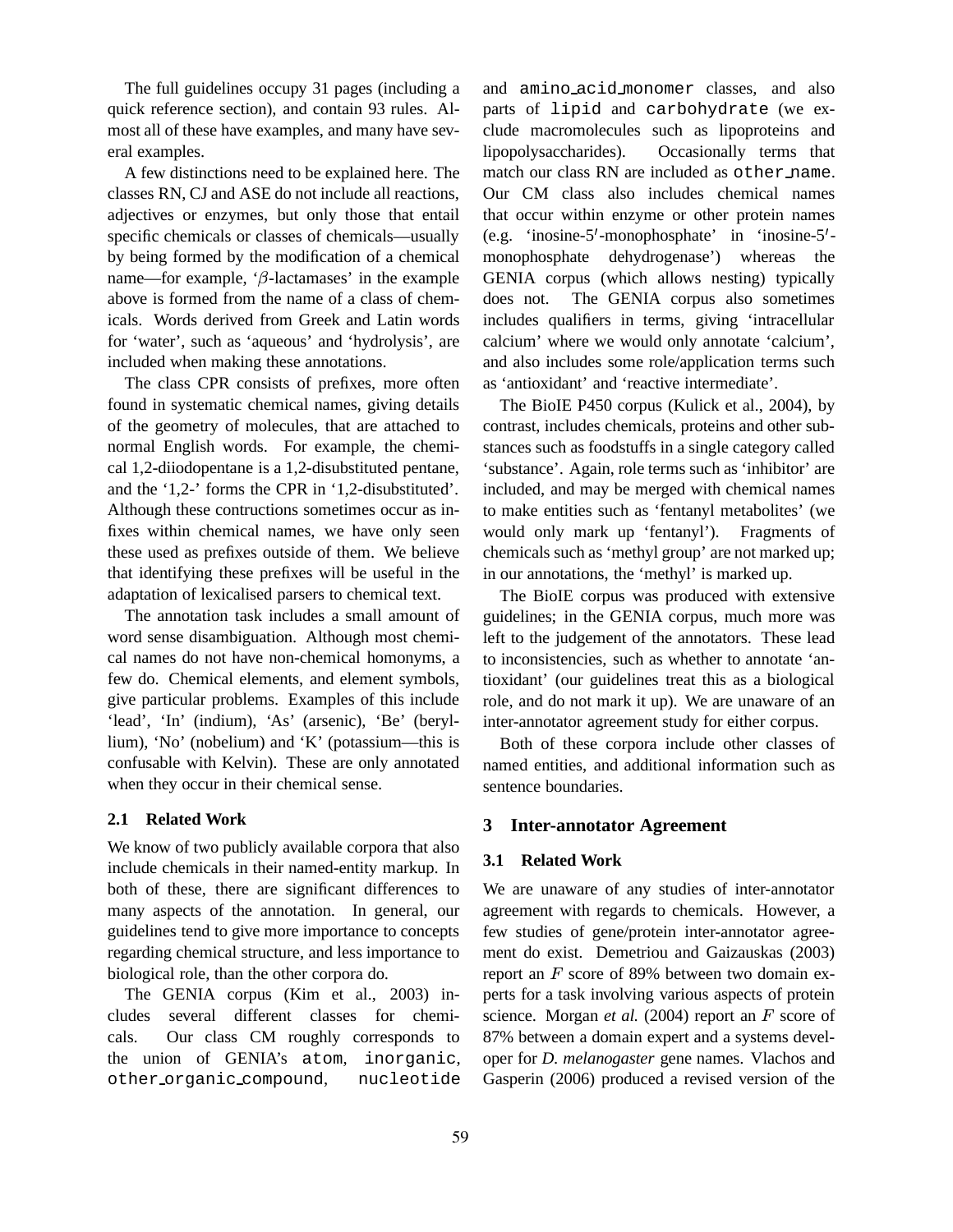guidelines for the task, and were able to achieve an  $F$  score of 91%, and a kappa of 0.905, between a computational linguist and a domain expert.

### **3.2 Subjects**

Three subjects took part in the study. Subject A was a chemist and the main author of the guidelines. Subject B was another chemist, highly involved in the development of the guidelines. Subject C was a PhD student with a chemistry degree. His involvement in the development of guidelines was limited to proof-reading an early version of the guidelines. C was trained by A, by being given half an hour's training, a test paper to annotate (which satisfied A that C understood the general principles of the guidelines), and a short debriefing session before being given the papers to annotate.

#### **3.3 Materials**

The study was performed on 14 papers (full papers and communications only, not review articles or other secondary publications) published by the Royal Society of Chemistry. These were taken from the journal issues from January 2004 (excluding a themed issue of one of the journals). One paper was randomly selected to represent each of the 14 journals that carried suitable papers. These 14 papers represent a diverse sample of topics, covering areas of organic, inorganic, physical, analytical and computational chemistry, and also areas where chemistry overlaps with biology, environmental science, materials and mineral science, and education.

From these papers, we collected the title, section headings, abstract and paragraphs, and discarded the rest. To maximise the value of annotator effort, we also automatically discarded the experimental sections, by looking for headers such as 'Experimental'. This policy can be justified thus: In chemistry papers, a section titled "Results and Discussion" carries enough information about the experiments performed to follow the argument of the paper, whereas the experimental section carries precise details of the protocols that are usually only of interest to people intending to replicate or adapt the experiments performed. It is increasingly common for chemistry papers not to contain an experimental section in the paper proper, but to include one in the supporting online information. Furthermore, experimental sections are often quite long and tedious to annotate, and previous studies have shown that named-entity recognition is easier on experimental sections too (Townsend et al., 2005).

A few experimental sections (or parts thereof) were not automatically detected, and instead were removed by hand.

### **3.4 Procedure**

The papers were hand-annotated using our in-house annotation software. This software displays the text so as to preserve aspects of the style of the text such as subscripts and superscripts, and allows the annotators to freely select spans of text with characterlevel precision—the text was not tokenised prior to annotation. Spans were not allowed to overlap or to nest. Each selected span was assigned to exactly one of the five available classes.

During annotation the subjects were allowed to refer to the guidelines (explained in the previous section), to reference sources such as PubChem and Wikipedia, and to use their domain knowledge as chemists. They were not allowed to confer with anyone over the annotation, nor to refer to texts annotated during development of the guidelines. The training of subject C by A was completed prior to A annotating the papers involved in the exercise.

#### **3.5 Evaluation Methodology**

Inter-annotator agreement was measured pairwise, using the  $F$  score. To calculate this, all of the exact matches were found and counted, and all of the entities annotated by one annotator but not the other (and vice versa) were counted. For an exact match, the left boundary, right boundary and type of the annotation had to match entirely. Thus, if one annotator had annotated 'hexane–ethyl acetate' as a single entity, and the other had annotated it as 'hexane' and 'ethyl acetate', then that would count as three cases of disagreement and no cases of agreement. We use the  $F$  score as it is a standard measure in the domain—however, as a measure it has weaknesses which will be discussed in the next subsection.

Given the character-level nature of the annotation task, and that the papers were not tokenised, the task cannot sensibly be cast as a classification problem, and so we have not calculated any kappa scores.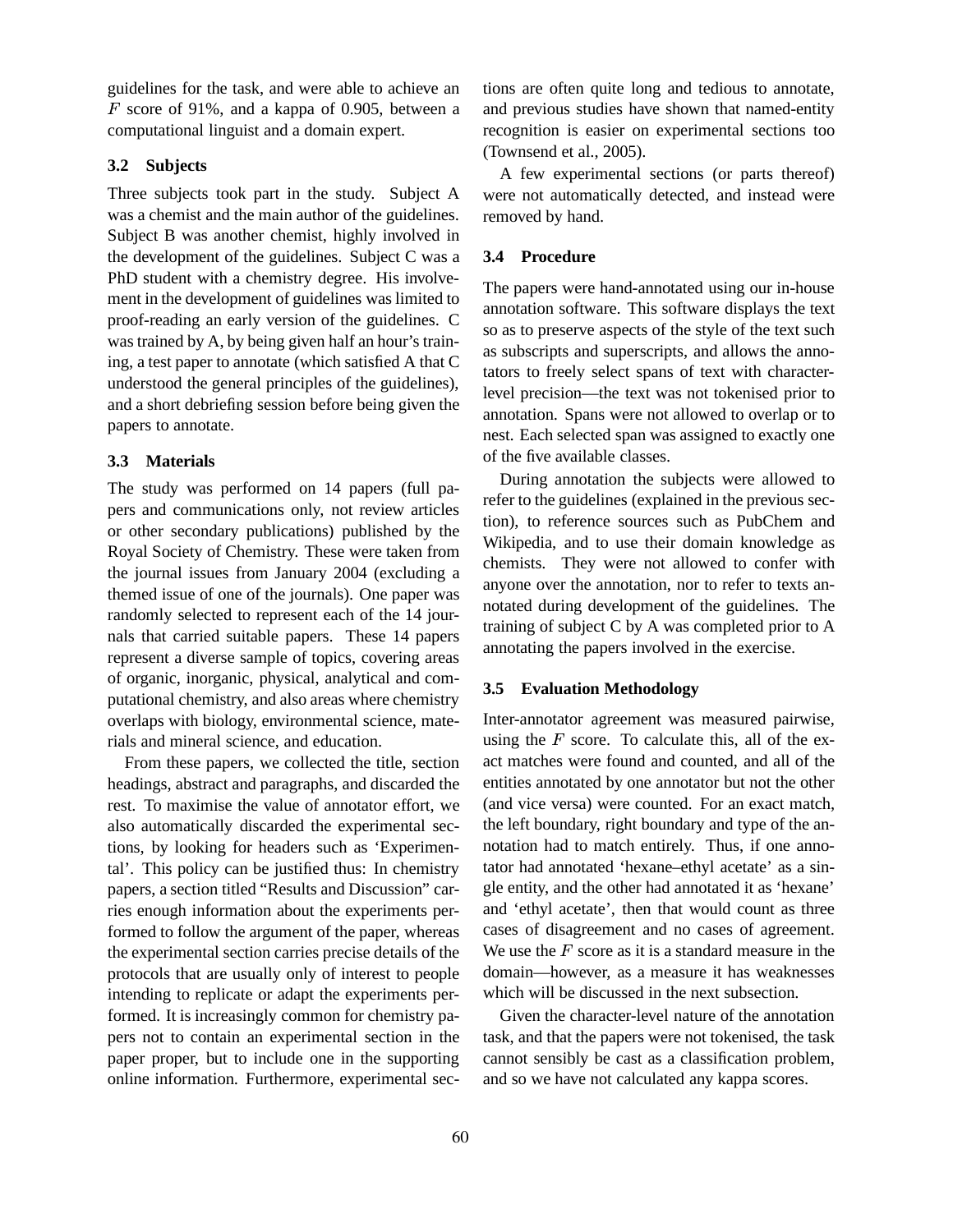Overall results were calculated using two methods. The first method was to calculate the total levels of agreement and disagreement across the whole corpus, and to calculate a total  $F$  score based on that. The second method was to calculate  $F$  scores for individual papers (removing a single paper that contained two named entities—neither of which were spotted by subject B—as an outlier), and to calculate an unweighted mean, standard deviation and 95% confidence intervals based on those scores.

### **3.6 Results and Discussion**

| Subjects |       | $F$ (corpus)   F (average) | std. dev. |
|----------|-------|----------------------------|-----------|
| $A-B$    | 92.8% | $92.9\% \pm 3.4\%$         | $6.2\%$   |
| $A-C$    | 90.0% | $91.4\% \pm 3.1\%$         | $1,5.7\%$ |
| $B-C$    | 86.1% | $87.6\% \pm 3.1\%$         | 5.7%      |

Table 2: Inter-annotator agreement results.  $\pm$  values are 95% confidence intervals.

The results of the analysis are shown in Table 2. The whole-corpus  $F$  scores suggest that high levels of agreement (93%) are possible. This is equivalent to or better than quoted values for biomedical interannotator agreement. However, the poorer agreements involving C would suggest that some of this is due to some extra information being communicated during the development of the guidelines.

A closer analysis shows that this is not the case. A single paper, containing a large number of entities, is notable as a major source of disagreement between A and C, and B and C, but not A and B. Looking at the annotations themselves, the paper contained many repetitions of the difficult entity ' $\text{Zn}^{2+}$ -Tris',  $\text{I}^{\text{R}}$ and also of similar entities. If the offending paper is removed from consideration, the agreement between A and C exceeds the agreement between A and B.

This analysis is confirmed using the per-paper  $F$ scores. Two-tailed, pairwise t-tests (excluding the outlier paper) showed that the difference in mean  $F$ scores between the A–B and A–C agreements was not statistically significant at the 0.05 significance level; however, the differences between B–C and A– B, and between B–C and A–C were.

A breakdown of the inter-annotator agreements by type is shown in Table 3. CM and RN, at least, seem to be reliably annotated. The other classes are less easy to assess, due to their rarity, both in terms

| Type       | F   | Number |
|------------|-----|--------|
| CМ         | 93% | 2751   |
| <b>RN</b>  | 94% | 79     |
| СJ         | 56% | 20     |
| ASE        | 96% | 25     |
| <b>CPR</b> | 77% | 10     |

Table 3: Inter-annotator agreement, by type. F scores are corpus totals, between Subjects A and C. The number is the number of entities of that class found by Subject A.

of their total occurrence in the corpus and the number of papers that contain them.

We speculate that the poorer B–C agreement may be due to differing error rates in the annotation. In many cases, it was clear from the corpus that errors were made due to failing to spot relevant entities, or by failing to look up difficult cases in the guidelines. Although it is not possible to make a formal analysis of this, we suspect that A made fewer errors, due to a greater familiarity with the task and the guidelines. This is supported by the results, as more errors would be involved in the B–C comparison than in comparisons involving A, leading to higher levels of disagreement.

We have also examined the types of disagreements made. There were very few cases where two annotators had annotated an entity with the same start and end point, but a different type; there were 2 cases of this between A and C, and 3 cases in each of the other two comparisons. All of these were confusions between CM and CJ.

In the A–B comparison, there were 415 entities that were annotated by either A or B that did not have a corresponding exact match. 183 (44%) of those were simple cases where the two annotators did not agree as to whether the entity should be marked up or not (i.e. the other annotator had not placed any entity wholly or partially within that span). For example, some annotators failed to spot instances of 'water', or disagreed over whether 'fat' (as a synonym for 'lipid') was to be marked up.

The remainder of those disagreements are due to disagreements of class, of where the boundaries should be, of how many entities there should be in a given span, and combinations of the above. In all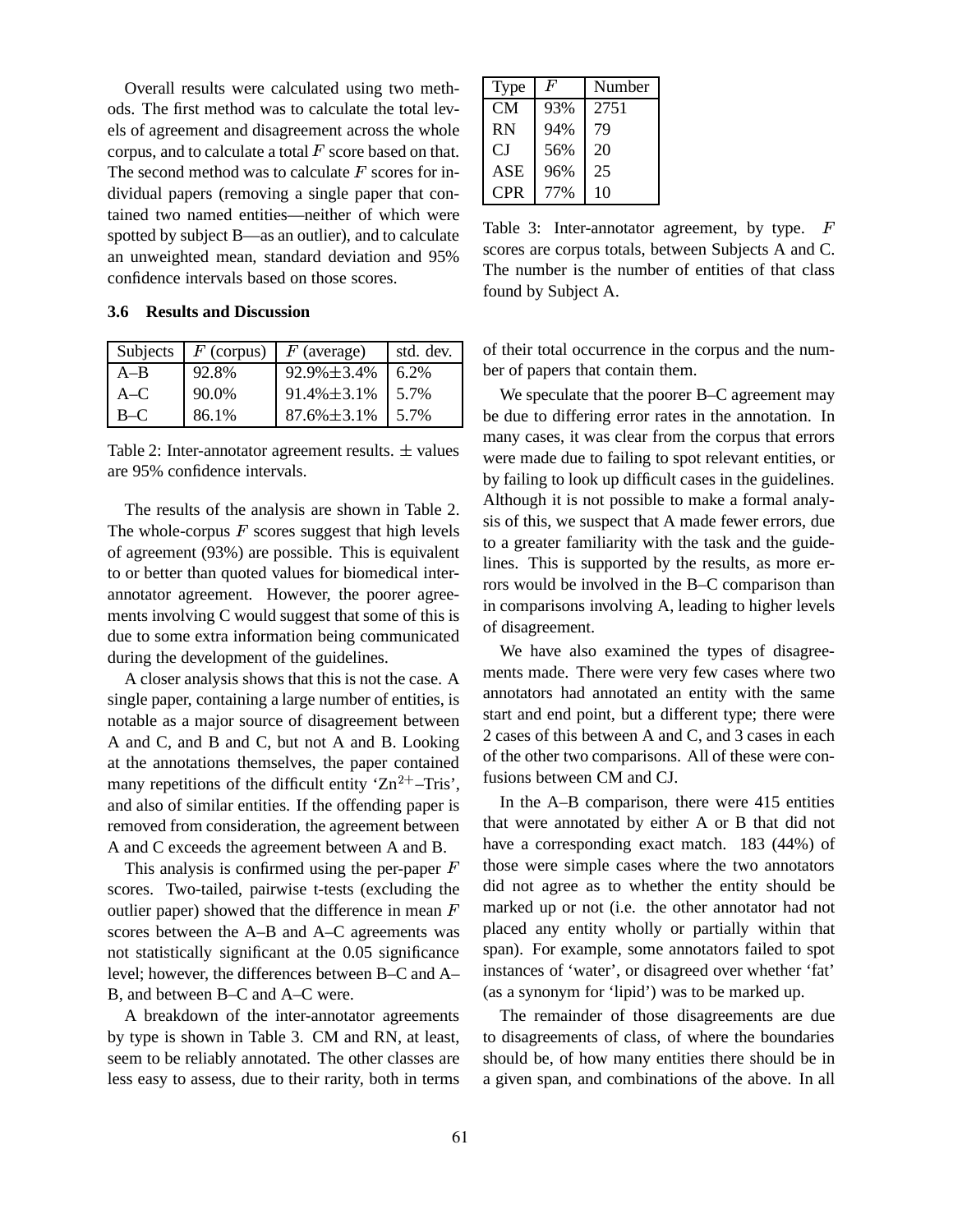of these cases, the fact that the annotators produce at least one entity each for a given case means that disagreements of this type are penalised harshly, and therefore are given disproportionate weight. However, it is also likely that disagreements over whether to mark an entity up are more likely to represent a simple mistake than a disagreement over how to interpret the guidelines; it is easy to miss an entity that should be marked up when scanning the text.

A particularly interesting class of disagreement concerns whether a span of text should be annotated as one entity or two. For example,  $Zn^{2+}$ –Tris' or could be marked up as a single entity, or as  $Zn^{2+}$  Toke and 'Tris'. We looked for cases where one annotator had a single entity, the left edge of which corresponded to the left edge of an entity annotated by the other annotator, and the right edge corresponded to the right edge of a different entity. We found 43 cases of this. As in each of these cases, at least three entities are involved, this pattern accounts for at least 30% of the inter-annotator disagreement. Only 17 of these cases contained whitespace—in the rest of the cases, hyphens, dashes or slashes were involved.

#### **4 Analysis of the Corpus**

To generate a larger corpus, a further two batches of papers were selected and preprocessed in the manner described for the inter-annotator agreement study and annotated by Subject A. These were combined with the annotations made by Subject A during the agreement study, to produce a corpus of 42 papers.

| Type        | Entities |       | Papers |      |
|-------------|----------|-------|--------|------|
| CM          | 6865     | 94.1% | 42     | 100% |
| <b>RN</b>   | 288      | 4.0%  | 23     | 55%  |
| $C_{\rm J}$ | 60       | 0.8%  | 20     | 48%  |
| <b>ASE</b>  | 31       | 0.4%  | 5      | 12%  |
| <b>CPR</b>  | 53       | 0.7%  | 9      | 21%  |

Table 4: Occurrence of entities in the corpus, and numbers of papers containing at least one entity of a type.

From Table 4 it is clear that CM is by far the most common type of named entity in the corpus. Observation of the corpus shows that RN is common in certain genres of paper (for example organic synthesis papers), and generally absent from other genres. ASE, too, is a specialised category, and did not occur much in this corpus.

A closer examination of CM showed more than 90% of these to contain no whitespace. However, this is not to say that there are not significant numbers of multi-token entities. The difficulty of tokenising the corpus is illustrated by the fact that 1114 CM entities contained hyphens or dashes, and 388 CM entities were adjacent to hyphens or dashes in the corpus. This means that any named entity recogniser will have to have a specialised tokeniser, or be good at handling multi-token entities.

Tokenising the CM entities on whitespace and normalising their case revealed 1579 distinct words—of these, 1364 only occurred in one paper. There were 4301 occurrences of these words (out of a total of 7626). Whereas the difficulties found in gene/protein NER with complex multiword entities and polysemous words are less likely to be a problem here, the problems with tokenisation and large numbers of unknown words remain just as pressing.

As with biomedical text (Yeh et al., 2005), cases of conjunctive and disjunctive nomenclature, such as 'benzoic and thiophenic acids' and 'bromo- or chlorobenzene' exist in the corpus. However, these only accounted for 27 CM entities.

# **5 Named-Entity Recognition**

To establish some baseline measures of performance, we applied the named-entity modules from the toolkit  $LingPipe,4$  which has been successfully applied to NER of *D. melanogaster* genes (e.g. by Vlachos and Gasperin (2006)). Ling-Pipe uses a first-order HMM, using an enriched tagset that marks not only the positions of the named entities, but the tokens in front of and behind them. Two different strategies are employed for handling unknown tokens. The first (the TokenShapeChunker) replaces unknown or rare tokens with a morphologicallybased classification. The second, newer module (the CharLmHmmChunker) estimates the probability of an observed word given a tag using language models based on character-level  $n$ grams. The LingPipe developers suggest that the TokenShapeChunker typically outperforms the

<sup>4</sup>http://www.alias-i.com/lingpipe/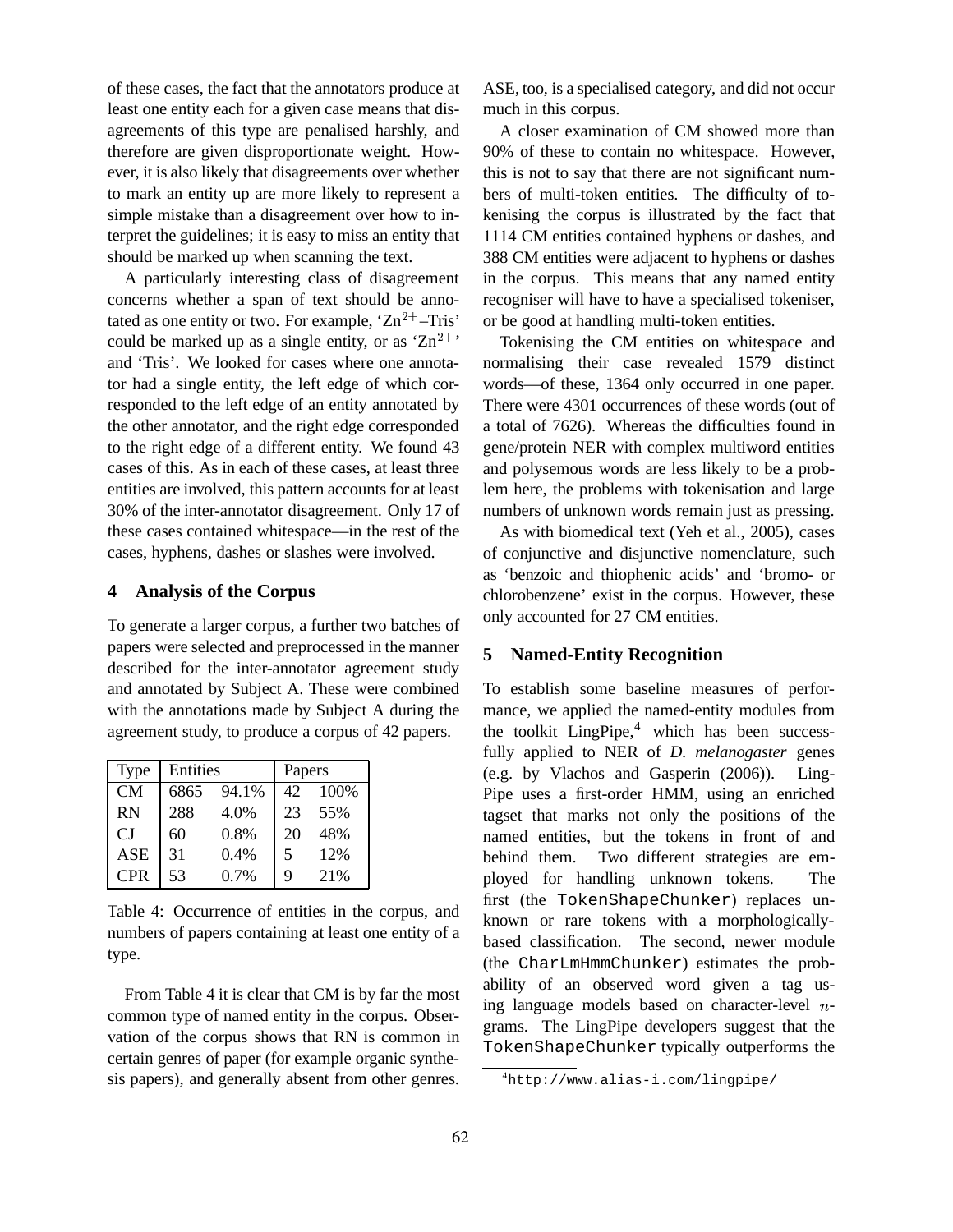CharLmHmmChunker. However, the more sophisticated handling of unknown words by the CharLmHmmChunker suggests that it might be a good fit to the domain.

As well as examining the performance of Ling-Pipe out of the box, we were also able to make some customisations. We have a custom tokeniser, containing several adaptations to chemical text. For example, our tokeniser will only remove brackets from the front and back of tokens, and only if that would not cause the brackets within the token to become unbalanced. For example, no brackets would be removed from '(*R*)-acetoin'. Likewise, it will only tokenise on a hyphen if the hyphen is surrounded by two lower-case letters on either side (and if the letters to the left are not common prehyphen components of chemical names), or if the string to the right has been seen in the training data to be hyphenated with a chemical name (e.g. 'derived' in 'benzene-derived'). By contrast, the default Ling-Pipe tokeniser is much more aggressive, and will tokenise on hyphens and brackets wherever they occur.

The CharLmHmmChunker's language models can also be fed dictionaries as additional training data—we have experimented with using a list of chemical names derived from ChEBI (de Matos et al., 2006), and a list of chemical elements. We have also made an extension to LingPipe's token classifier, which adds classification based on chemicallyrelevant suffixes (e.g. -yl, -ate, -ic, -ase, -lysis), and membership in the aforementioned chemical lists, or in a standard English dictionary.

We analysed the performance of the different LingPipe configurations by 3-fold cross-validation, using the 42-paper corpus described in the previous section. In each fold, 28 whole papers were used as training data, holding out the other 14 as test data. The results are shown in Table 5.

From Table 5, we can see that the character  $n$ gram language models offer clear advantages over the older techniques, especially when coupled to a custom tokeniser (which gives a boost to  $F$  of over  $\epsilon$ 7%), and trained with additional chemical names. The usefulness of character-based  $n$ -grams has also been demonstrated elsewhere (Wilbur et al., 1999; Vasserman, 2004; Townsend et al., 2005). Their use here in an HMM is particularly apt, as it allows the token-internal features in the language model to be

| Configuration | P     | R     | $\boldsymbol{F}$ |
|---------------|-------|-------|------------------|
| TokenShape    | 67.0% | 52.9% | 59.1%            |
| $+ c$         | 71.2% | 62.3% | 66.5%            |
| $+ t$         | 67.4% | 52.5% | 59.0%            |
| $+c+t$        | 73.3% | 62.5% | 67.4%            |
| CharLm        | 62.7% | 63.4% | 63.1%            |
| $+ l$         | 59.8% | 68.8% | 64.0%            |
| $+ t$         | 71.1% | 70.0% | 70.5%            |
| $+ l + t$     | 75.3% | 73.5% | 74.4%            |

Table 5: LingPipe performance using different configurations.  $c =$  custom token classifier,  $l =$  chemical name lists,  $t =$  custom tokeniser

combined with the token context.

The impact of custom tokenisation upon the older TokenShapeChunker is less dramatic. It is possible that tokens that contain hyphens, brackets and other special characters are more likely to be unknown or rare tokens—the TokenShapeChunker has previously been reported to make most of its mistakes on these (Vlachos and Gasperin, 2006), so tokenising them is likely to make less of an impact. It is also possible that chemical names are more distinctive as a string of subtokens rather than as one large token—this may offset the loss in accuracy from getting the start and end positions wrong. The CharLmHmmChunker already has a mechanism for spotting distinctive substrings such as 'N,N'-' and '-3-', and so the case for having long, well-formed tokens becomes much less equivocal.

It is also notable that improvements in tokenisation are synergistic with other improvements—the advantage of using the CharLmHmmChunker is much more apparent when the custom tokeniser is used, as is the advantage of using word lists as additional training data. It is notable that for the unmodified TokenShapeChunker, using the custom tokeniser actually harms performance.

# **6 Conclusion**

We have produced annotation guidelines that enable the annotation of chemicals and related entities in scientific texts in a highly consistent manner. We have annotated a corpus using these guidelines, an analysis of which, and the results of using an off